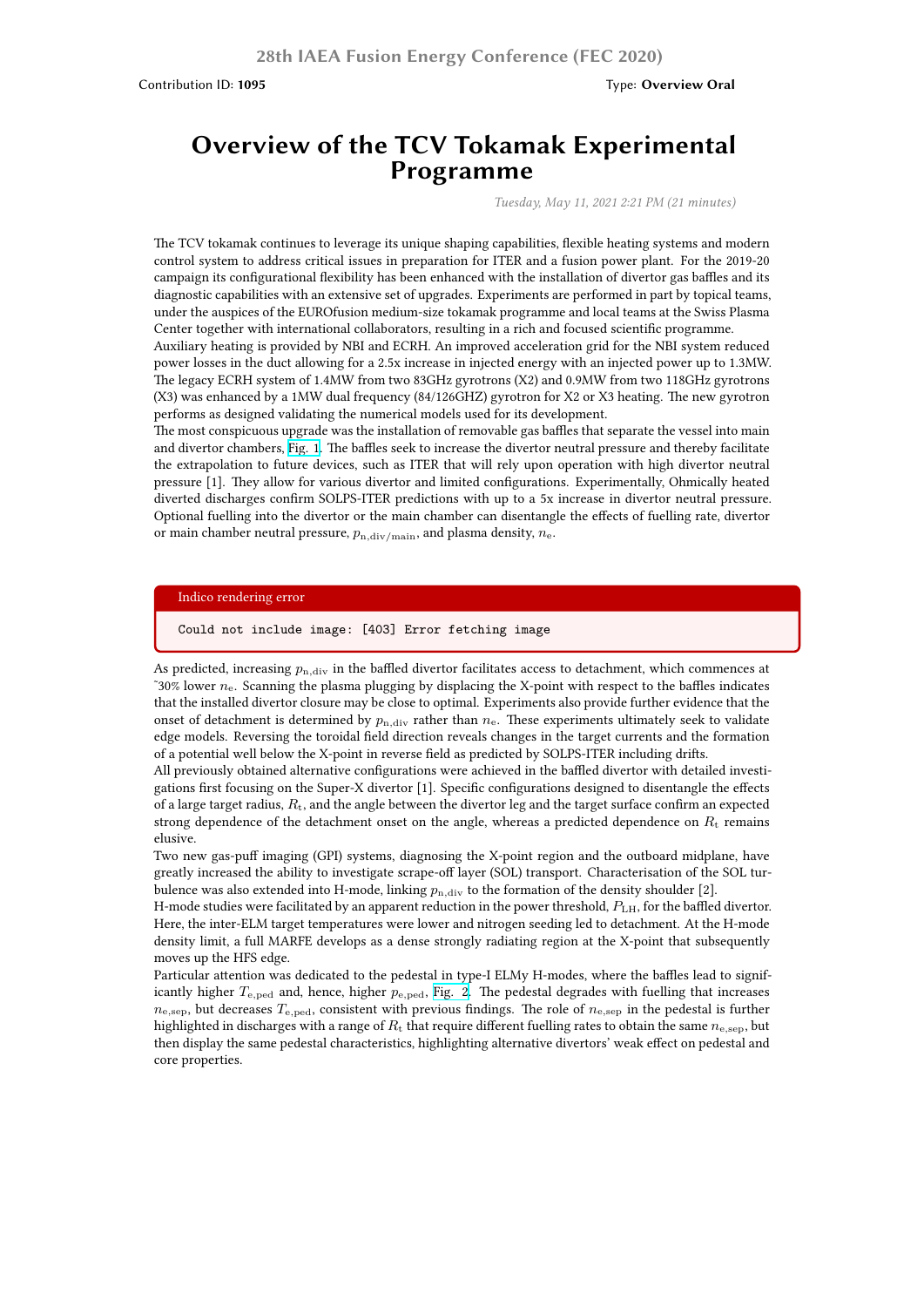In a continued effort to extrapolate ELMy H-mode performance to the ITER baseline (IBL) scenario, NBI and X3 heated H-modes succeeded in matching the ITER targets of  $κ=1.7$ ,  $δ=0.4$ ,  $β<sub>N</sub>=1.8$  and  $q<sub>95</sub>=3.0$  whilst retaining good confinement ( $H_{98y2}$ <sup> $\gamma$ </sup>1) [3]. The Greenwald fraction reached 0.6, but at those densities X2 ECH absorption becomes unreliable and ELM triggered NTMs were only avoided by lowering *I*<sub>P</sub> with a stationary demonstration at *q*95=3.6.

In the quest to ELM-free regimes, negative triangularity (NT), Fig. 1 (c), is confirmed as an attractive scenario with an L-mode confinement matching that of H-modes for positive triangularity. NBI heating extended the operating space of NT plasmas to the IBL value of  $\beta_N$ . However, similarly to the low- $q_{95}$  IBL in TCV, these discharges are prone to NTMs, but inaccessible to X2 ECH control. Reciprocating probe plunges past the LCFS of Ohmic NT plasmas confirm a reduced turbulent E×B flux extending from the core into the plasma edge. The measurements are corroborated by measurements from t[he new](https://www.epfl.ch/research/domains/swiss-plasma-center/wp-content/uploads/2020/03/Reimerdes_IAEA_2020_Fig1.jpg) mid-plane GPI system.

TCV continues to address critical aspects of the discharge evolution that may limit plasma performance or even pose a danger to components in ITER and future power plants. This includes NTMs, with a successful validation of a new analytical model of the classical island stability, which will facilitate NTM pre-emption in future devices. Enabled by NBI, fast-ion studies are gaining prominence with the development of robust scenarios that display rich, fast-ion driven, MHD spectra and the commissioning of a fast-ion loss detector. Further experiments aim at understanding and controlling runaway electrons (REs) [4], whether created at low density or by mitigated disruptions, as they may cause severe damage in larger devices. Filtered imaging for multiple wavelength ranges provided the first measurements of synchrotron radiation on TCV, Fig. 3, revealing information about location, size and energy distribution of REs and even allowing to detect predisruption seed distributions. RE scenarios were extended from Ne and Ar to He, Kr and Xe injection, and to NT and diverted configurations, increasing the space for model validation. In addition, strategies to purge the impurities after the RE beam formation with further  $D_2$  injection are being explored.

#### Indico rendering error

Could not include image: [403] Error fetching image

TCV also continues to employ its flexible digital control system to enhance available control solutions [5]. With a view to future long-pulse tokamak discharges, a generic plasma control framework has been developed, implemented and applied to avoid density limit disruptions by controlling the NBI power based upon an estimated proximity to the disruptive boundary. An ability to re-assign EC sources to  $\beta_N$  or NTM control was demonstrated. Plasma exhaust control, for future reactors, was explored using an estimate of the C-III radiation profile along the divertor leg, indicative of the local *T*e, with a feedback control of the distance of the radiation from the target to the X-point demonstrated using gas injection as actuator for both L- and H-mode scenarios.

Various short baffled and un-baffled campaigns are planned for 2020 highlighting yet another dimension in TCV's signature flexibility.

[1] C. Theiler, et al., this conference, [2] N. Vianello, et al., this conference, [3] O. Sauter, et al., this conference,

[4] G. Papp, et al., this conference, [5] F. Felici, et al., this conference.

### **Affiliation**

Ecole Polytechnique Fédérale de Lausanne (EPFL), Swiss Plasma Center (SPC)

#### **Country or International Organization**

Switzerland

**Primary authors:** REIMERDES, Holger (Ecole Polytechnique Fédérale de Lausanne (EPFL), Swiss Plasma Center (SPC)); THE TCV TEAM; THE EUROFUSION MST1 TEAM

**Presenter:** REIMERDES, Holger (Ecole Polytechnique Fédérale de Lausanne (EPFL), Swiss Plasma Center (SPC))